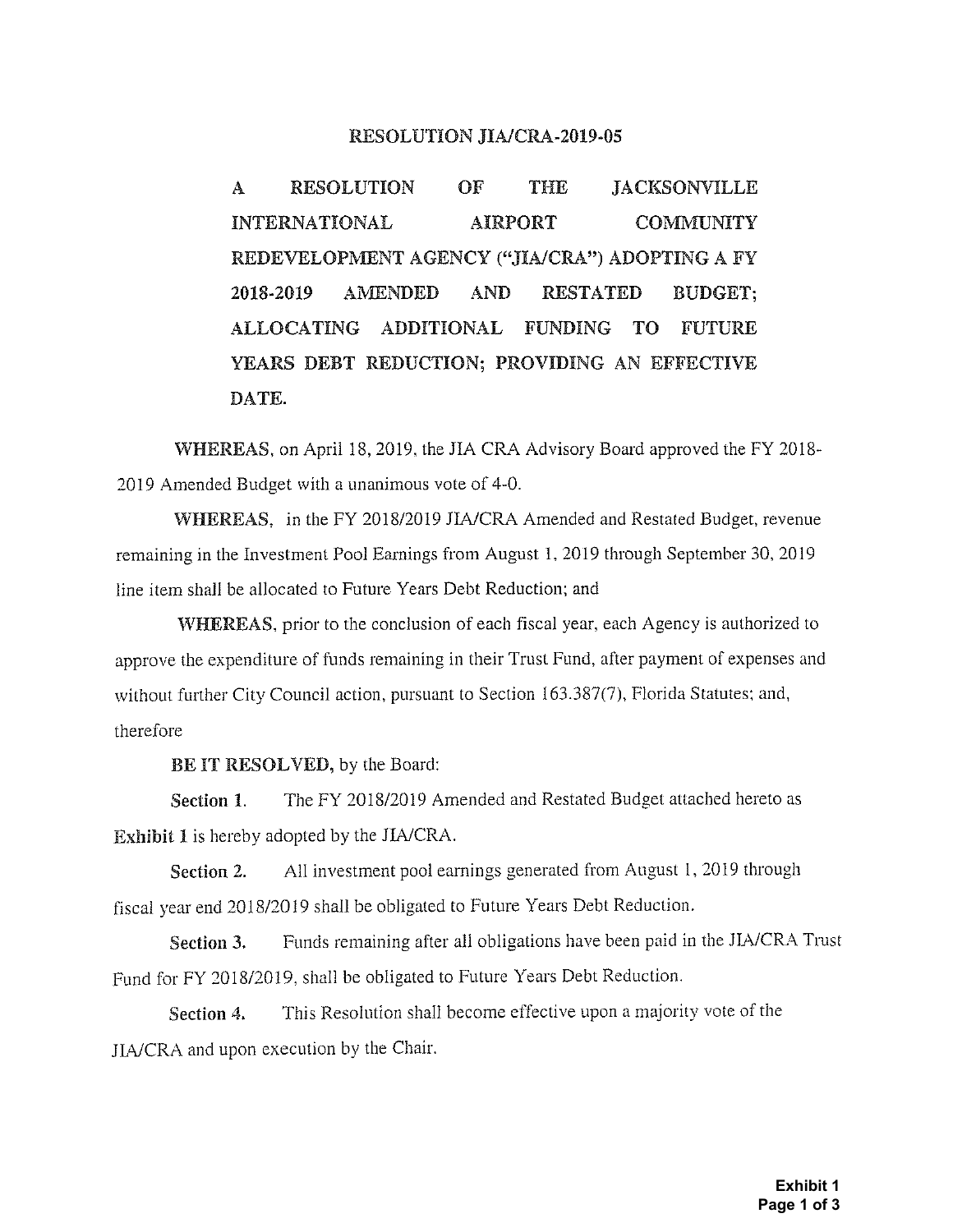WITNESS:

Print

## **JACKSONVILLE INTERNATIONAL AIRPORT COMMUNITY REDEVELOPMENT AGENCY**

scott A. Wilson, Chairman 7 - 19

VOTE: In Favor: **7** Opposed: *O* Abstained: **4** 

FORM APPROVAL-

**Office of General Counsel**